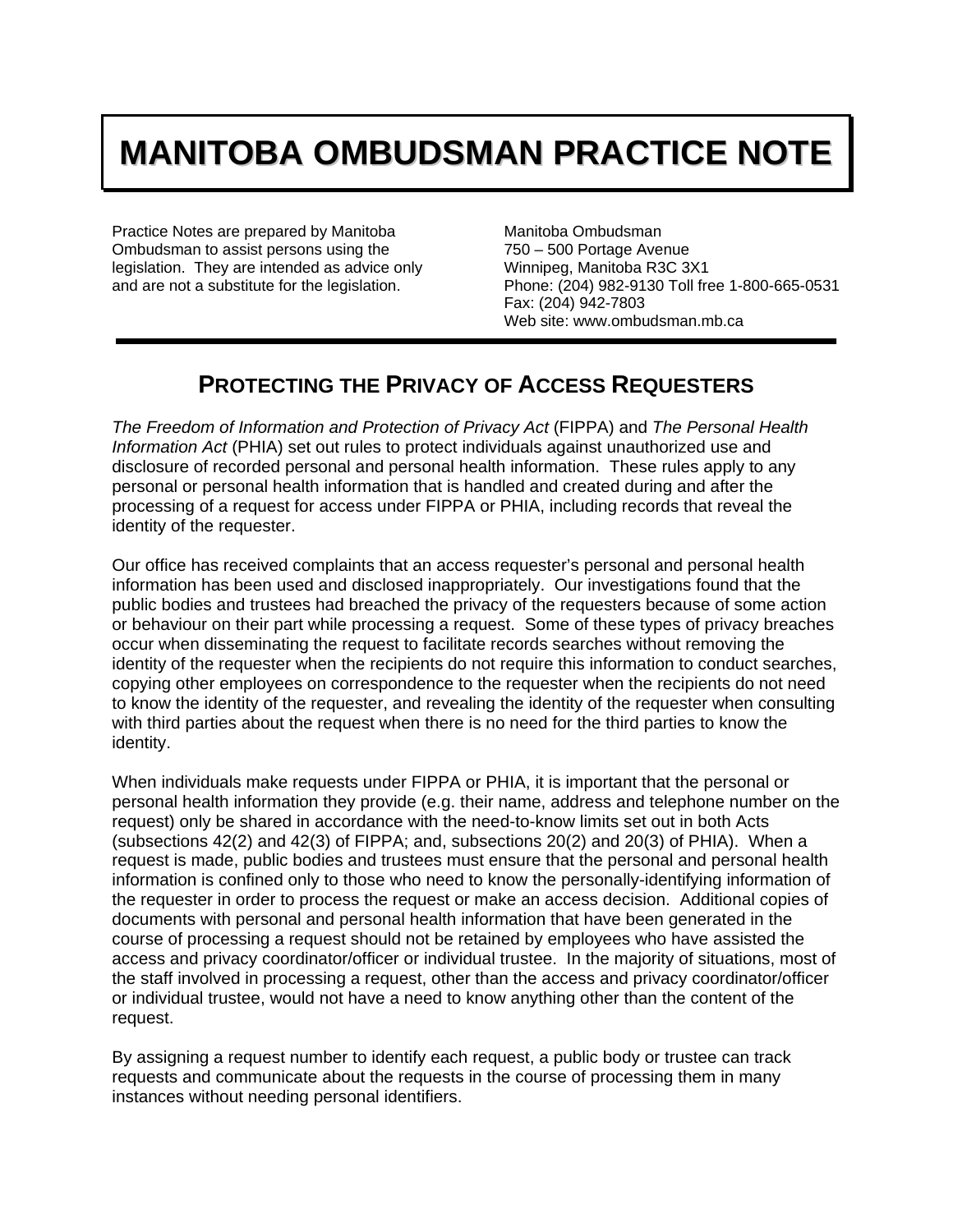#### **Requests for General Information**

Searches for general records can usually be conducted without personal identifiers. If for example, an individual makes a request for general records under FIPPA, then it is likely that only the coordinator and/or officer would have a need to know the requester's identity or any other personally-identifying information that could be linked to the requester. On the other hand, field staff who may be conducting the search for the responsive records would not have a need to know this information because ordinarily the search could be conducted without any personal identifiers. Similarly, Ministers and their office staff who do not have a need to know the personal or personal health information of a requester should not be advised verbally, nor provided with the request or copies of correspondence relating to the request unless the personal identifiers have been severed.

### **Requests for Personal and Personal Health Information**

Searches for records that are responsive to an individual's request for his/her own personal or personal health information would necessarily require knowledge of the requester's identity. In these situations, the distribution of the information request should be limited to only those who need to know, and the personal identifiers that are used should be limited to the amount necessary to process the request. For example, if a name and file number are sufficient to conduct the search, other personal information like the requester's address and phone number should be severed from the access request before photocopying and distributing it for processing.

#### **TIPS FOR COORDINATORS, OFFICERS AND TRUSTEES FOR PROTECTING THE PRIVACY OF ACCESS REQUESTERS**

In each step of processing the request, establish where there is a need-to-know situation.

If there is not a need-to-know situation for processing the request or making the access decision beyond the coordinator or officer, then do not use or disclose the individual's personal or personal health information and consider these tips for best practices:

- **Remove all personal identifiers on the original request and on any written communication** to or from the requester when photocopying or faxing for any purpose related to the processing of the request or to the administration of FIPPA or PHIA.
- **Restrict electronic access to any personal or personal health information, or documents** created as a result of the request.
- Ensure that the identity or personally-identifying information (such as a connection to a specific organization or employer) of the requester is never revealed when consulting with third parties, including other public bodies and trustees.
- **Ensure that any verbal or written references to current or past requests of any type do not** reveal any personally-identifying information about the requester.
- Ensure that staff who administratively assist the coordinator or officer in responding to a request take steps to keep the individual's identity and any other personally-identifying information confidential.
- An access request made by an employee, or any documents associated with the request, should not be placed on the employee's personnel file.